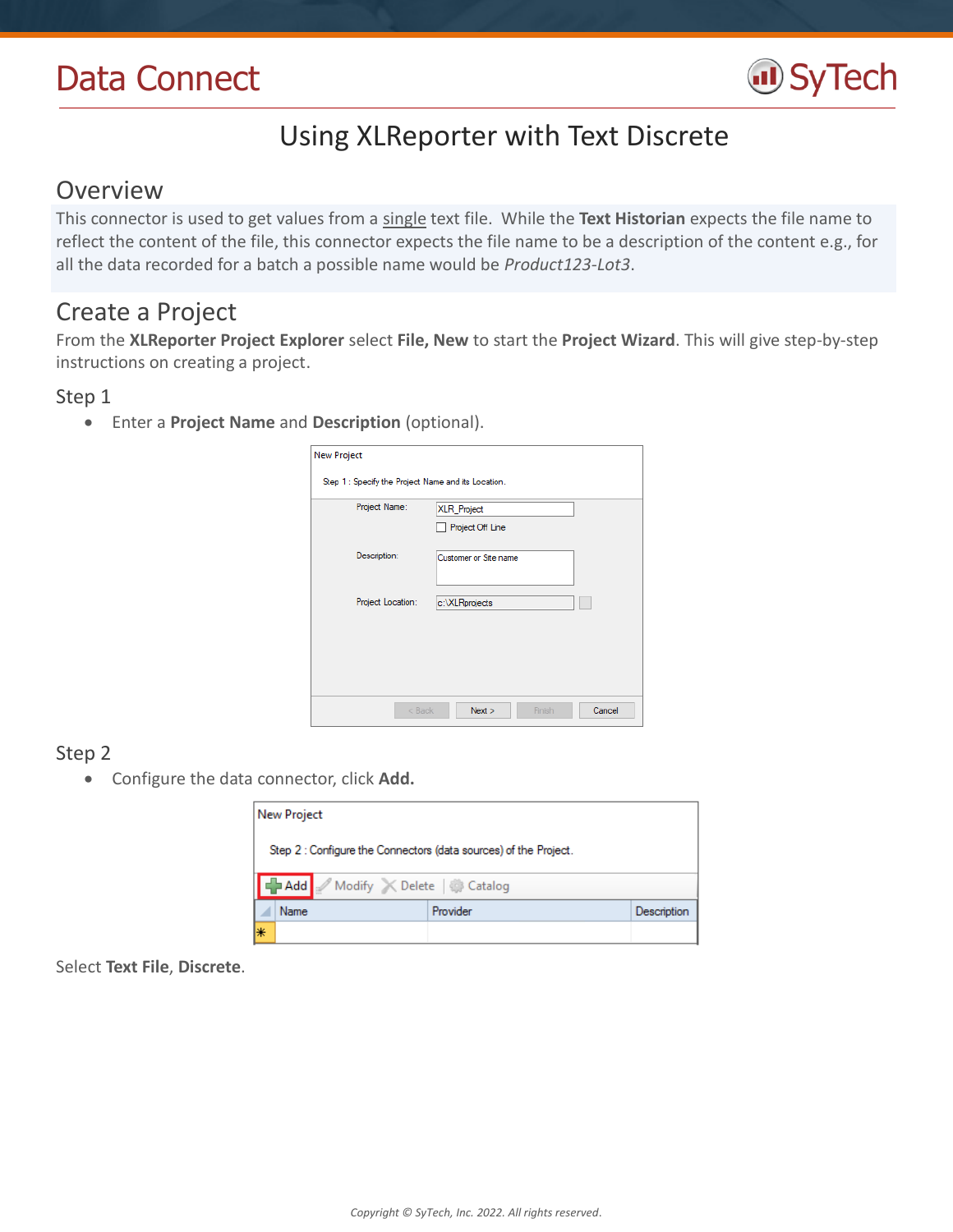## Connector

| Discrete                             | $\mathbf x$                                 |
|--------------------------------------|---------------------------------------------|
| <b>Connector Name</b><br>Description | Text_File_1                                 |
| Source                               |                                             |
| Folder                               | П<br>C:\XLRprojects\XLR_Demo\Data\TextFiles |
| Filter                               | $\cdot$ <sub>csv</sub>                      |
| File                                 | $\bigcap$ Fixed<br><b>GS97125TT.csv</b>     |
|                                      | (c) Variable                                |
|                                      | {File Name}<br>ä,                           |
|                                      | Settings                                    |
| <b>File Content</b>                  |                                             |
| Encoding                             | <b>ANSI</b><br>$\checkmark$                 |
| Separator                            | $\bigcap$ Semicolon<br>◉ Comma              |
|                                      | Tab<br>Other                                |
| Decimal Symbol                       |                                             |
|                                      | OK<br>Cancel                                |

The **Source** section defines the **Folder** where the text files are located and a **Filter**.

The **File** setting can be:

**Fixed**

In this case, the connector will always use this file. This would be applicable in cases when the file is overwritten by new content.

**Variable**

In this case, the connector will use the file name stored in the variable specified, *File Name* by default. The variable is usually set by the scheduler or from an on-demand report.

Usually, the first row of the file contains the headings and the remaining rows the data. If this is not the case, click the **Settings** button in the **Source** section and then refer to the **File Settings** chapter below.

### **Encoding**

This setting is used to specify the encoding of the files. Only support for files encoded as *ANSI*, *UTF-8 with BOM*  or *UNICODE little endian*. If one of these are detected **Encoding** automatically, otherwise it is defaulted to *ANSI*.

Encoding can be specified directly by providing the code page. For example, if the file is encoded as *UNICODE big endian*, set **Encoding** to *1201*. The code pages can be easily found on the internet.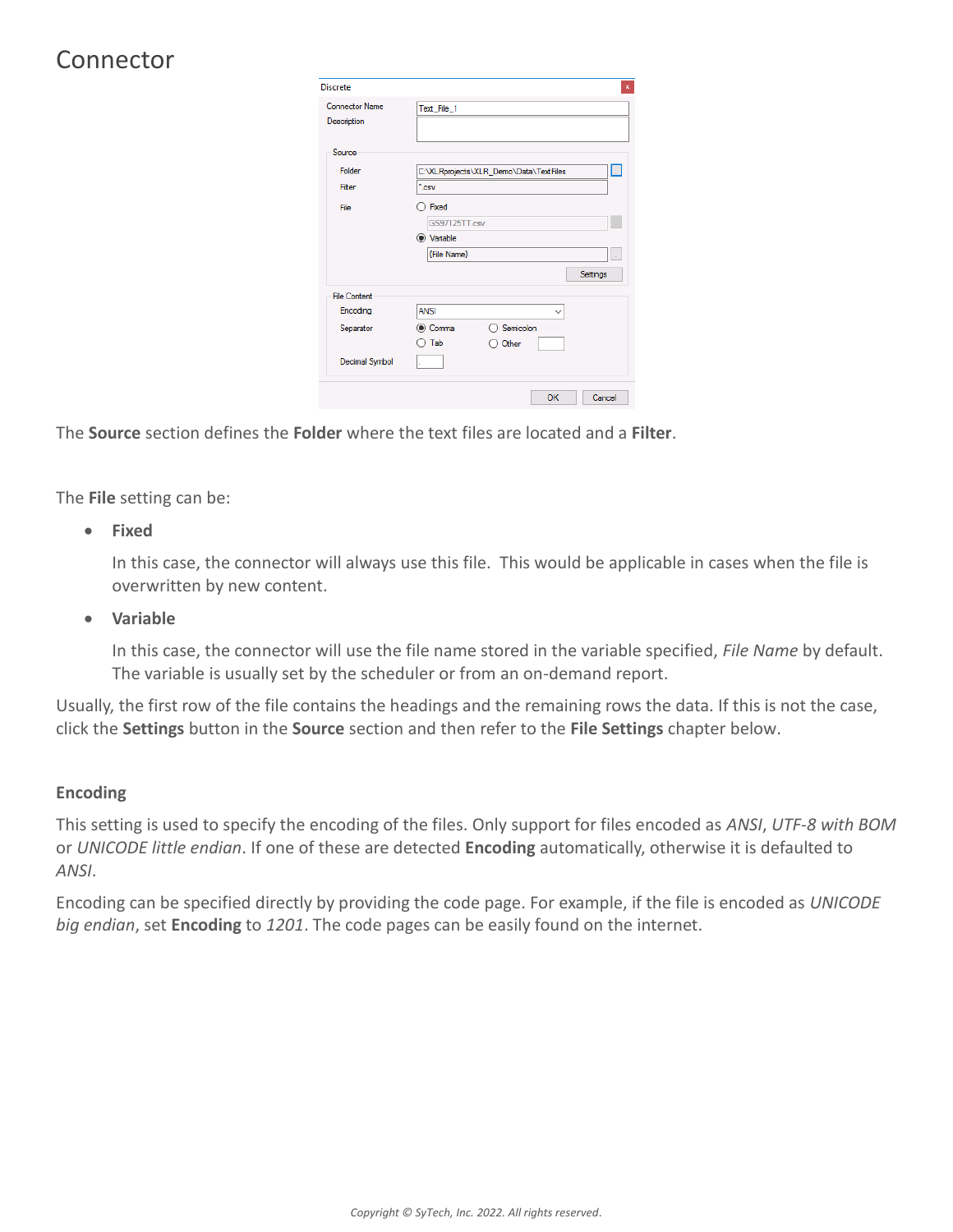## File Settings

When the text file content is non-standard the **Settings** option in **File Location and Name** can be used for a certain level of customization.



There are two sections in this display, one section is [xlreporter] and the other is [consolidated.csv].

A row starting with semi-colon (;) is treated as a comment.

## [xlreporter]

Usually, the first row of the file contains the headings and the remaining rows the data. If this is not the case, then set **Header Row** and **Data Row** accordingly.

For example, consider the following text file:

| Date: June 8, 2021<br>Station: Plant 7<br>Operator: Jim                                                                                                |
|--------------------------------------------------------------------------------------------------------------------------------------------------------|
| LocalDate,LocalTime,Flow,Pressure,Torque,Level,Rate,State,Speed,Temp<br>6/8/2021.0:00:00.2021.6.8.0.0.0.10.20<br>6/8/2021.0.01.00.2021.6.8.0.1.0.20.30 |
| 6/8/2021.0:02:00.2021.6.8.0.2.0.30.40<br>6/8/2021.0:03:00.2021.6.8.0.3.0.40.50                                                                         |
| 6/8/2021.0:04:00.2021.6.8.0.4.0.50.60<br>6/8/2021.0:05:00.2021.6.8.0.5.0.60.70<br>6/8/2021.0:06:00.2021.6.8.0.6.0.70.80                                |
| 6/8/2021.0:07:00.2021.6.8.0.7.0.80.90<br>6/8/2021.0:08:00.2021.6.8.0.8.0.90.100                                                                        |
| 6/8/2021.0:09:00.2021.6.8.0.9.0.100.110<br>6/8/2021.0:10:00.2021.6.8.0.10.0.110.120<br>6/8/2021.0:11:00.2021.6.8.0.11.0.120.130                        |
| 6/8/2021.0:12:00.2021.6.8.0.12.0.130.140<br>6/8/2021.0:13:00.2021.6.8.0.13.0.140.150                                                                   |

The following would need to be specified:

*HeaderRow=5*

### *DataRow=6*

If the text file does not contain headers, set **HeaderRow** to *0* and, under the **[consolidated.csv]** section, set **ColNameHeader** to *False*. Since there are no headers, you must add each header manually. See **Custom Column Names** below for details.

## [consolidated.csv]

The settings in this section follow those for the **Text File Driver from Microsoft** so a detailed description of each can be found on the internet.

Below are some common settings: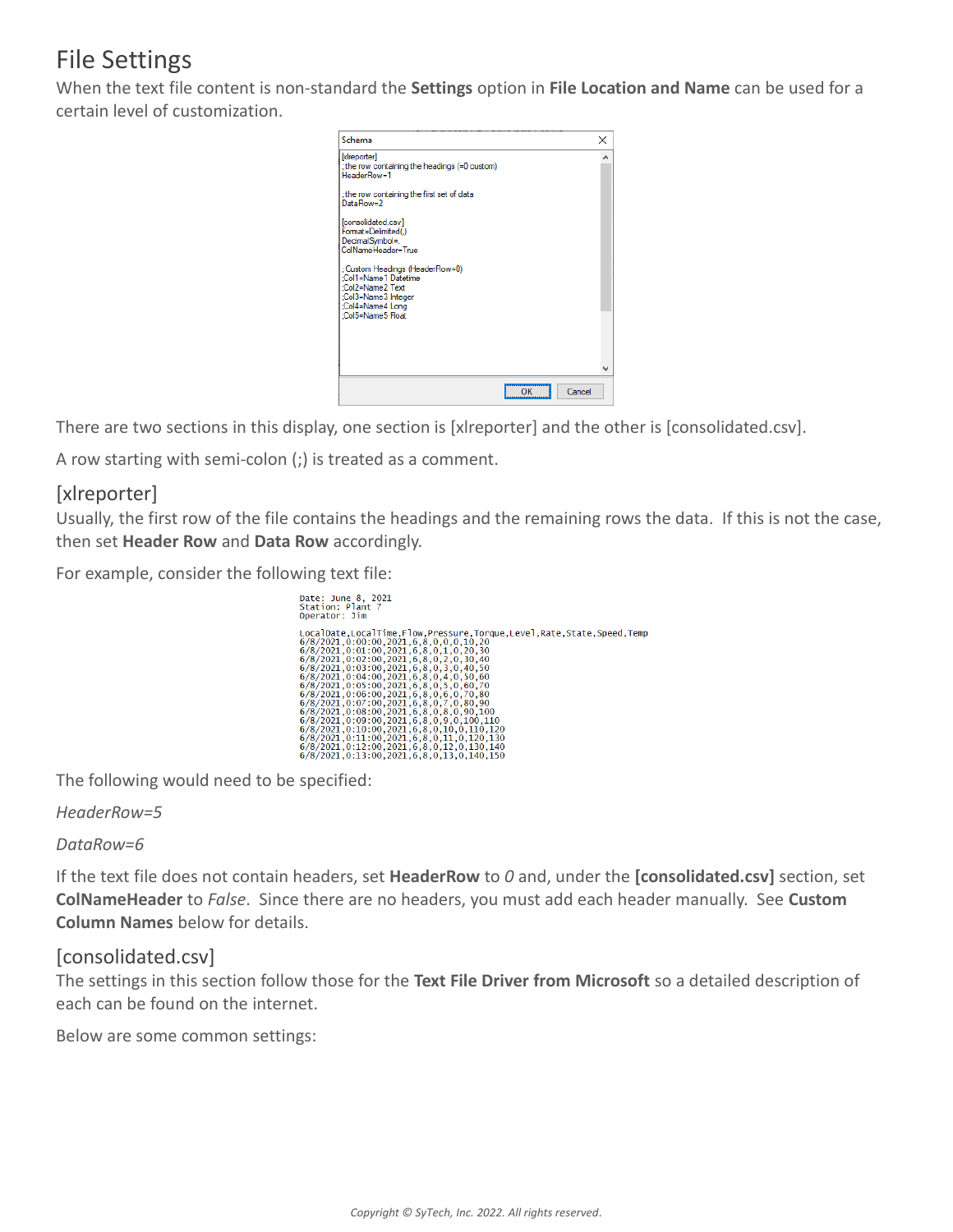### **Custom Column Names**

If the text file(s) does not contain headers or the headers that are included are not usable/descriptive, then custom column names can be used.

Add the following **for every column** in the file:

*Colx= Name Type*

- *x* is 1 based
- *Name* is the custom name of the column
- *Type* is the column data type e.g., Text

For example, if the file contains a *Timestamp, Speed, Pressure, Temperature* and *Name*, the following would be set:

*Col1=DateAndTime DateTime Col2='Mixer Speed" Double Col3="Mixer Pressure" Double Col4=Temperature Double Col5="Operator Name" Text*

Enclose column names containing a space with double quotes.

#### **Custom Date Format**

If the format of the date values in the file is not the same as that of the operating system, then the format must be explicitly stated as follows

*DateTimeFormat=Format*

*Format* is a valid *Date* or *Date and Time* format.

For example, if the date format in the text file is in universal format 2010-01-01 but the operating system is not, then the following would be set:

#### *DateTimeFormat=yyyy-MM-dd*

Note that this format also applies to columns that just contain time. In those cases, the time format should also be added to the setting. For example:

```
DateTimeFormat=yyyy-MM-dd hh:nn:ss
```
Notice that minute is denoted as *nn*.

#### **Max Scan Rows**

When determining the column type for each column, the first 25 rows are scanned by default. In some cases, the first 25 rows may not accurately represent what the column type should be. If this is the case, the number of rows to scan must be explicitly stated as follows:

*MaxScanRows=X*

When set to *0*, the whole file is scanned.